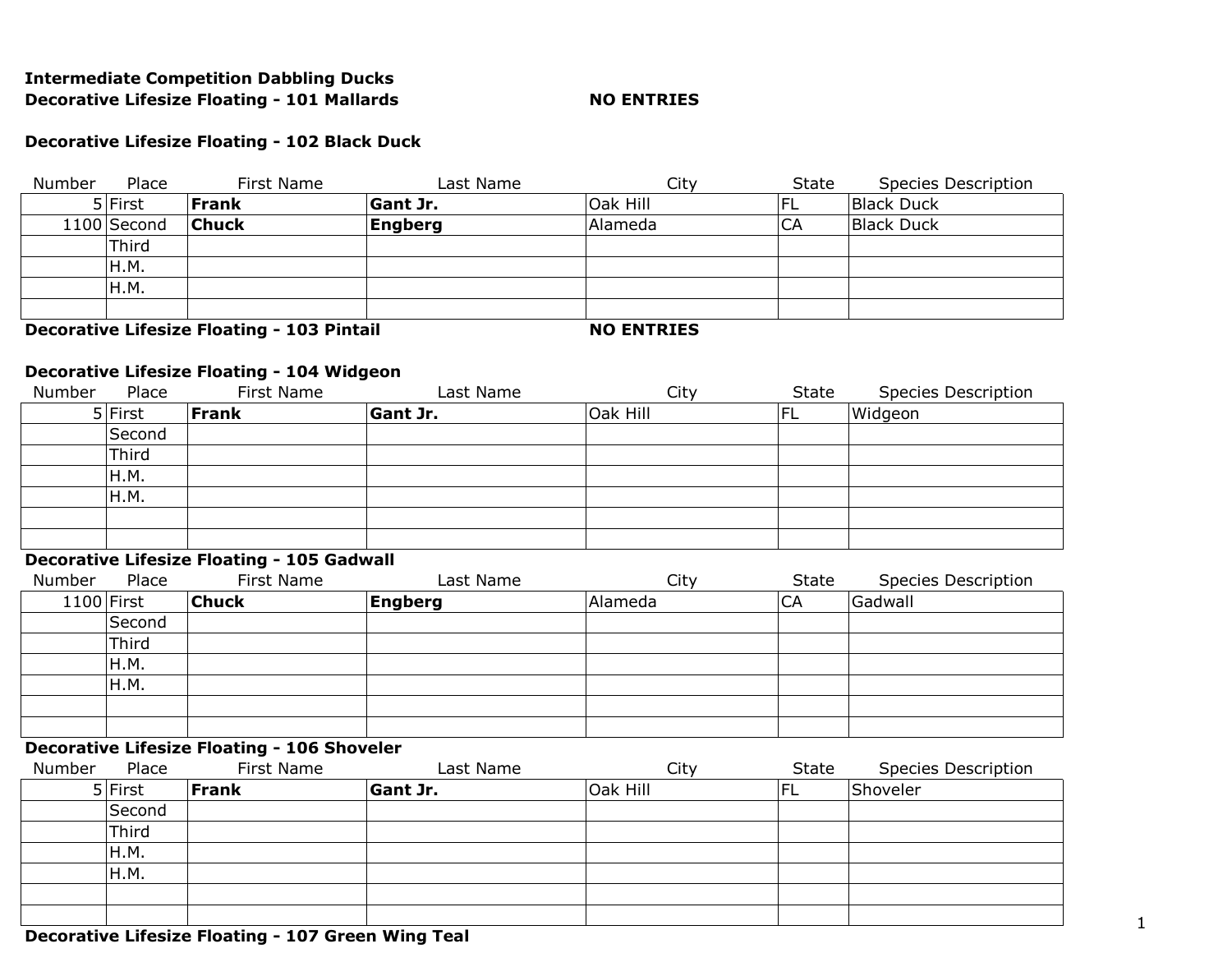| Number | Place        | First Name                                              | Last Name      | City     | State     | <b>Species Description</b> |
|--------|--------------|---------------------------------------------------------|----------------|----------|-----------|----------------------------|
|        | $5$ First    | <b>Frank</b>                                            | Gant Jr.       | Oak Hill | <b>FL</b> | Green Wing Teal            |
|        | Second       |                                                         |                |          |           |                            |
|        | Third        |                                                         |                |          |           |                            |
|        | H.M.         |                                                         |                |          |           |                            |
|        | H.M.         |                                                         |                |          |           |                            |
|        |              |                                                         |                |          |           |                            |
|        |              |                                                         |                |          |           |                            |
|        |              | <b>Decorative Lifesize Floating - 108 Cinnamon Teal</b> |                |          |           |                            |
| Number | Place        | First Name                                              | Last Name      | City     | State     | <b>Species Description</b> |
|        | $1100$ First | <b>Chuck</b>                                            | <b>Engberg</b> | Alameda  | CA        | Cinnamon Teal              |
|        | Second       |                                                         |                |          |           |                            |
|        | Third        |                                                         |                |          |           |                            |
|        |              |                                                         |                |          |           |                            |

| H.M. |  |  |
|------|--|--|
| H.M. |  |  |
|      |  |  |
|      |  |  |

**Decorative Lifesize Floating - 109 Woodduck NO ENTRIES** 

# **Decorative Lifesize Floating - 110 Misc.**

| Number     | Place    | First Name   | Last Name         | City      | State | Species Description      |
|------------|----------|--------------|-------------------|-----------|-------|--------------------------|
| 1032 First |          | 'Rav         | <b>Viramontes</b> | Elk Grove | CA    | Blue Wing Teal           |
|            | 5 Second | <b>Frank</b> | <b>Gant Jr.</b>   | Oak Hill  |       | <b>Fulvous Tree Duck</b> |
|            | 5 Third  | <b>Frank</b> | <b>Gant Jr.</b>   | Oak Hill  |       | Fulvous Tree Duck        |
|            | H.M.     |              |                   |           |       |                          |

| Decorative Lifesize Floating - Best of Dabblers 101 - 110 |              |                 |          |       |                            |  |  |  |  |
|-----------------------------------------------------------|--------------|-----------------|----------|-------|----------------------------|--|--|--|--|
| Place                                                     | First Name   | Last Name       | Citv     | State | <b>Species Description</b> |  |  |  |  |
| 5 First                                                   | Frank        | <b>Gant Jr.</b> | Oak Hill |       | Shoveler                   |  |  |  |  |
| 5 Second                                                  | Frank        | <b>Gant Jr.</b> | Oak Hill | 'FL   | Green Wing Teal            |  |  |  |  |
| 5 Third                                                   | <b>Frank</b> | <b>Gant Jr.</b> | Oak Hill |       | <b>Black Duck</b>          |  |  |  |  |
|                                                           |              |                 |          |       |                            |  |  |  |  |
|                                                           |              |                 |          |       |                            |  |  |  |  |

# **Intermediate Competition Diving Ducks**

**Decorative Lifesize Floating - 113 Canvasbacks**

| Number | Place       | First Name   | Last Name    | City                | <b>State</b> | Species Description |  |
|--------|-------------|--------------|--------------|---------------------|--------------|---------------------|--|
|        | 1100 First  | <b>Chuck</b> | Engberg      | Alameda             | CA           | Canvasback          |  |
|        | 1016 Second | Tom          | <b>Oakes</b> | <b>Walnut Creek</b> | CA           | Canvasback          |  |
|        | 'Third      |              |              |                     |              |                     |  |
|        | H.M.        |              |              |                     |              |                     |  |
|        | H.M.        |              |              |                     |              |                     |  |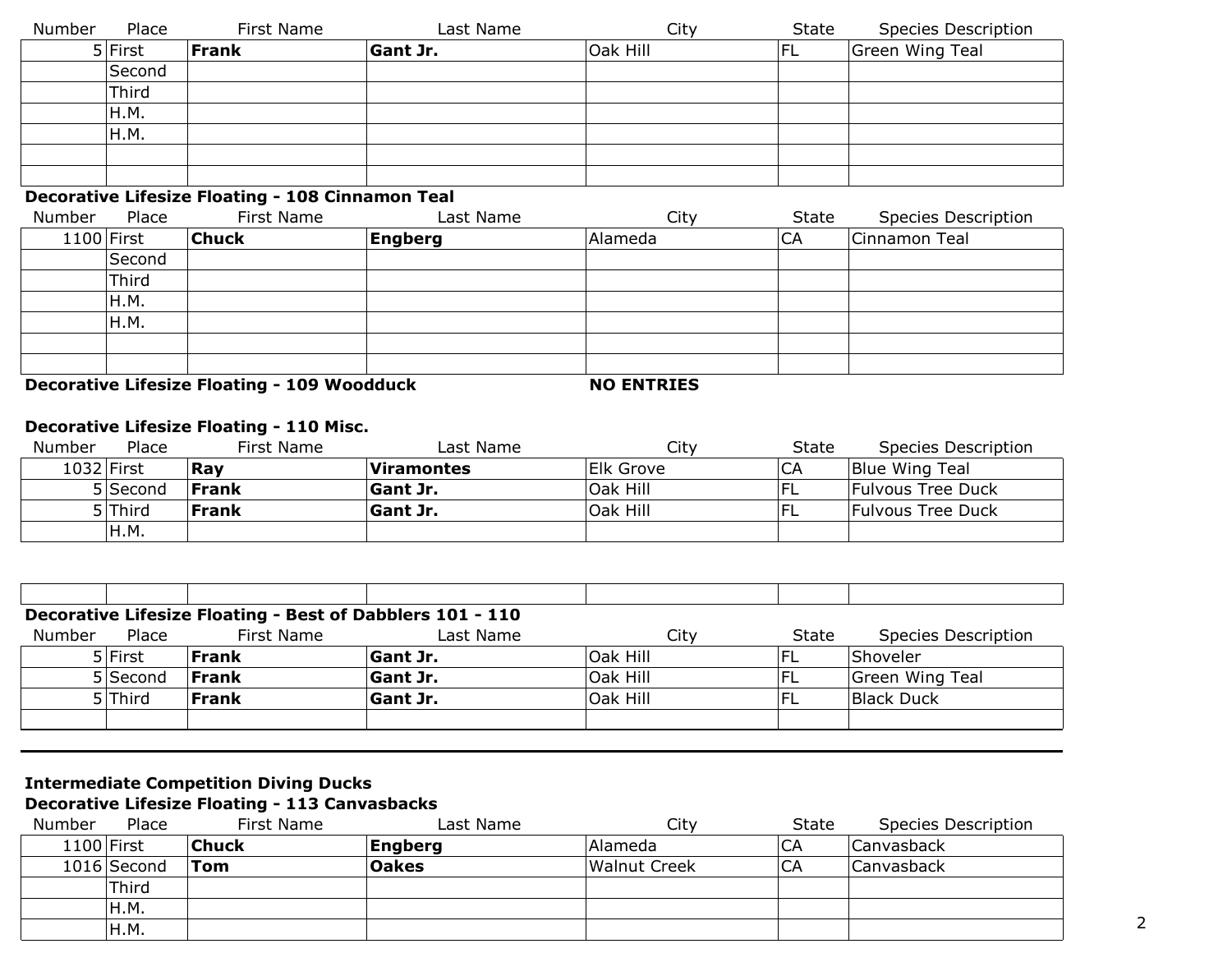|            |         | <b>Decorative Lifesize Floating - 114 Redheads</b> |                 |                    |        |                            |
|------------|---------|----------------------------------------------------|-----------------|--------------------|--------|----------------------------|
| Number     | Place   | First Name                                         | Last Name       | City               | State  | Species Description        |
|            | 5 First | Frank                                              | <b>Gant Jr.</b> | Oak Hills          | FL     | Redhead                    |
|            | Second  |                                                    |                 |                    |        |                            |
|            | Third   |                                                    |                 |                    |        |                            |
|            | H.M.    |                                                    |                 |                    |        |                            |
|            | H.M.    |                                                    |                 |                    |        |                            |
|            |         |                                                    |                 |                    |        |                            |
|            |         | <b>Decorative Lifesize Floating - 115 Scaup</b>    |                 |                    |        |                            |
| Number     | Place   | First Name                                         | Last Name       | City               | State  | <b>Species Description</b> |
| 1033 First |         | Gary                                               | <b>Burns</b>    | <b>Bragg Creek</b> | Canada | Scaup                      |
|            | Second  |                                                    |                 |                    |        |                            |
|            | Third   |                                                    |                 |                    |        |                            |
|            | H.M.    |                                                    |                 |                    |        |                            |

**Decorative Lifesize Floating - 116 Goldeneye NO ENTRIES** 

**Decorative Lifesize Floating - 117 Bufflehead MO ENTRIES** 

## **Decorative Lifesize Floating - 118 Ruddy Duck**

| Number | Place       | First Name   | Last Name       | City             | State | Species Description |
|--------|-------------|--------------|-----------------|------------------|-------|---------------------|
|        | 5 First     | <b>Frank</b> | <b>Gant Jr.</b> | Oak Hill         | 'FL   | Ruddy Duck          |
|        | 1018 Second | <b>Bob</b>   | <b>Mathews</b>  | <b>Fair Oaks</b> | CA    | Ruddy Duck          |
|        | Third       |              |                 |                  |       |                     |
|        | H.M.        |              |                 |                  |       |                     |
|        | H.M.        |              |                 |                  |       |                     |
|        |             |              |                 |                  |       |                     |

## **Decorative Lifesize Floating - 119 Merganser**

| Number | Place        | First Name                                          | Last Name    | City              | State | Species Description    |
|--------|--------------|-----------------------------------------------------|--------------|-------------------|-------|------------------------|
|        | $1033$ First | Gary                                                | <b>Burns</b> | Bragg Creek       |       | Canada Merganser Hen   |
|        | 1033 Second  | Garv                                                | Burns        | Bragg Creek       |       | Canada Merganser Drake |
|        | Third        |                                                     |              |                   |       |                        |
|        | H.M.         |                                                     |              |                   |       |                        |
|        | H.M.         |                                                     |              |                   |       |                        |
|        |              |                                                     |              |                   |       |                        |
|        |              | <b>Decorative Lifesize Floating - 120 Harlequin</b> |              | <b>NO ENTRIES</b> |       |                        |

**Decorative Lifesize Floating - 123 Eiders NO ENTRIES** 

**Decorative Lifesize Floating - 124 Scoters MO ENTRIES** 

**Decorative Lifesize Floating - 125 Long Tail Duck**  $\frac{3}{3}$  **<b>NO ENTRIES** 3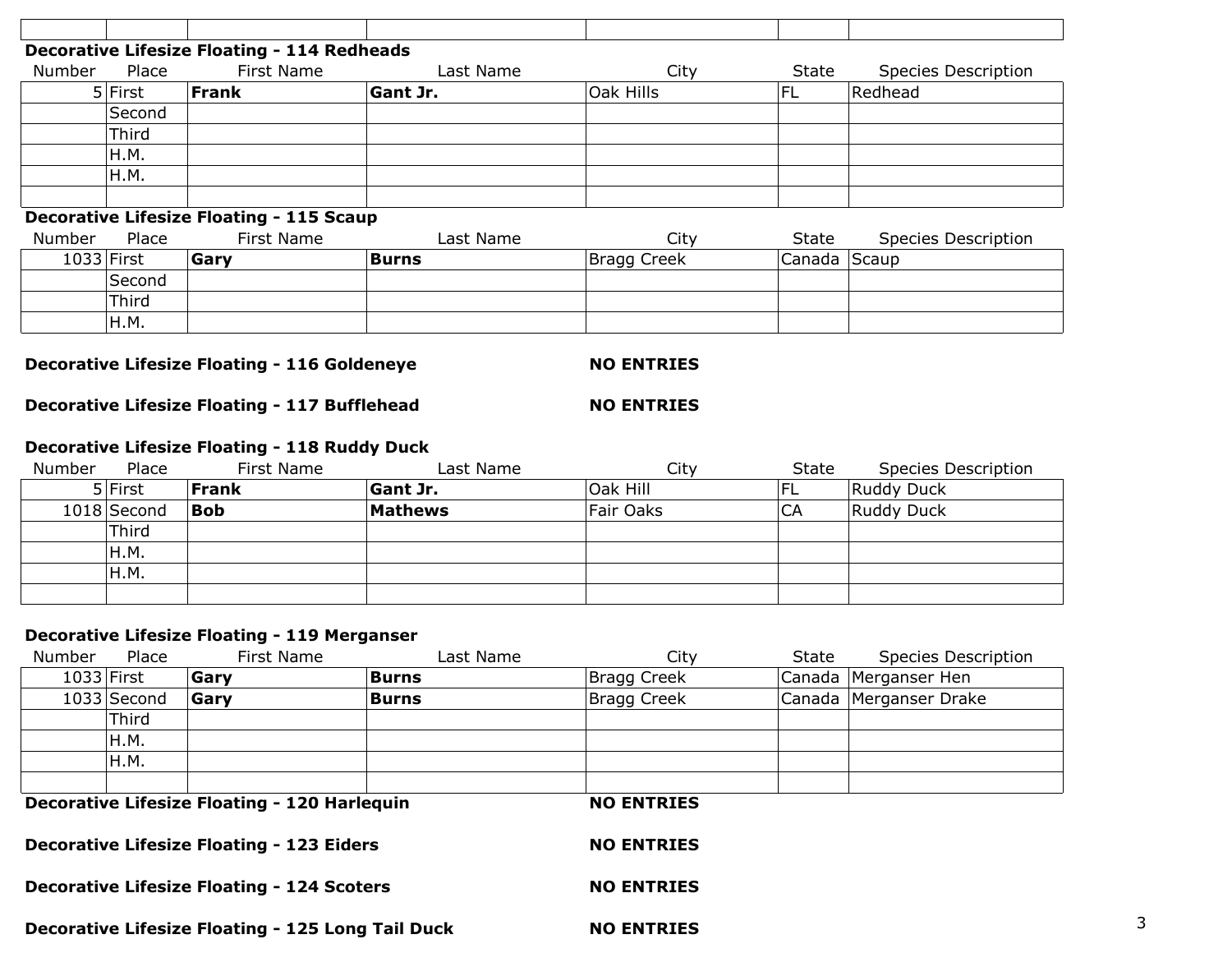#### **Decorative Lifesize Floating - 126 Other Divers.**

| Number     | Place       | First Name   | Last Name | City    | State | Species Description |
|------------|-------------|--------------|-----------|---------|-------|---------------------|
| 1100 First |             | <b>Chuck</b> | Engberg   | Alameda | CA    | Ringneck            |
|            | 1100 Second | $ $ Chuck    | Engberg   | Alameda | CA    | Puffin              |
|            | 'Third      |              |           |         |       |                     |
|            | H.M.        |              |           |         |       |                     |
|            | H.M.        |              |           |         |       |                     |
|            |             |              |           |         |       |                     |

### **Decorative Lifesize Floating - Best of Divers**

| Place<br>Number | First Name | Last Name       | City        | State | Species Description             |
|-----------------|------------|-----------------|-------------|-------|---------------------------------|
| 1033 First      | Garv       | Burns           | Bragg Creek |       | Canada Red Breasted Merganser   |
| 1033 Second     | Garv       | Burns           | Bragg Creek |       | Canada   Red Breasted Merganser |
| 5 Third         | Frank      | <b>Gant Jr.</b> | Oak Hills   |       | Redhead                         |

# **Decorative Lifesize Floating - All Geese/Brant #128**

| Number     | Place  | First Name | Last Name | City        | State | Species Description |
|------------|--------|------------|-----------|-------------|-------|---------------------|
| 1060 First |        | Roger      | Engeman   | Shasta Lake | CA    | Snow Geese          |
|            | Second |            |           |             |       |                     |
|            | Third  |            |           |             |       |                     |
|            | H.M.   |            |           |             |       |                     |
|            | IH.M.  |            |           |             |       |                     |

**Decorative Lifesize Floating - All Confidence #129 NO ENTRIES**

#### **Best of Geese and Confidence**

| Number     | Place  | First Name | Last Name | City        | <b>State</b> | Species Description |
|------------|--------|------------|-----------|-------------|--------------|---------------------|
| 1060 First |        | Roger      | Engeman   | Shasta Lake | CA           | Snow Geese          |
|            | Second |            |           |             |              |                     |
|            | Third  |            |           |             |              |                     |

## **Decorative Lifesize Floating - Intermediate Best of Show 101 - 129**

| Number | Place      | First Name   | Last Name       | City               | State | Species Description             |
|--------|------------|--------------|-----------------|--------------------|-------|---------------------------------|
|        | 1033 First | Garv         | <b>Burns</b>    | <b>Bragg Creek</b> |       | Canada   Red Breasted Mergnaser |
|        | 5 Second   | <b>Frank</b> | <b>Sant Jr.</b> | <b>Oak Hill</b>    |       | <b>Shoveler</b>                 |
|        | 1033 Third | Gary         | <b>Burns</b>    | <b>Bragg Creek</b> |       | Canada   Red Breasted Mergnaser |

## **Intermediate Competition Dabbling Ducks**

| <b>IWCA Style Decoys- 301 Mallards</b> |  | <b>NO ENTRIES</b> |  |  |
|----------------------------------------|--|-------------------|--|--|
|                                        |  |                   |  |  |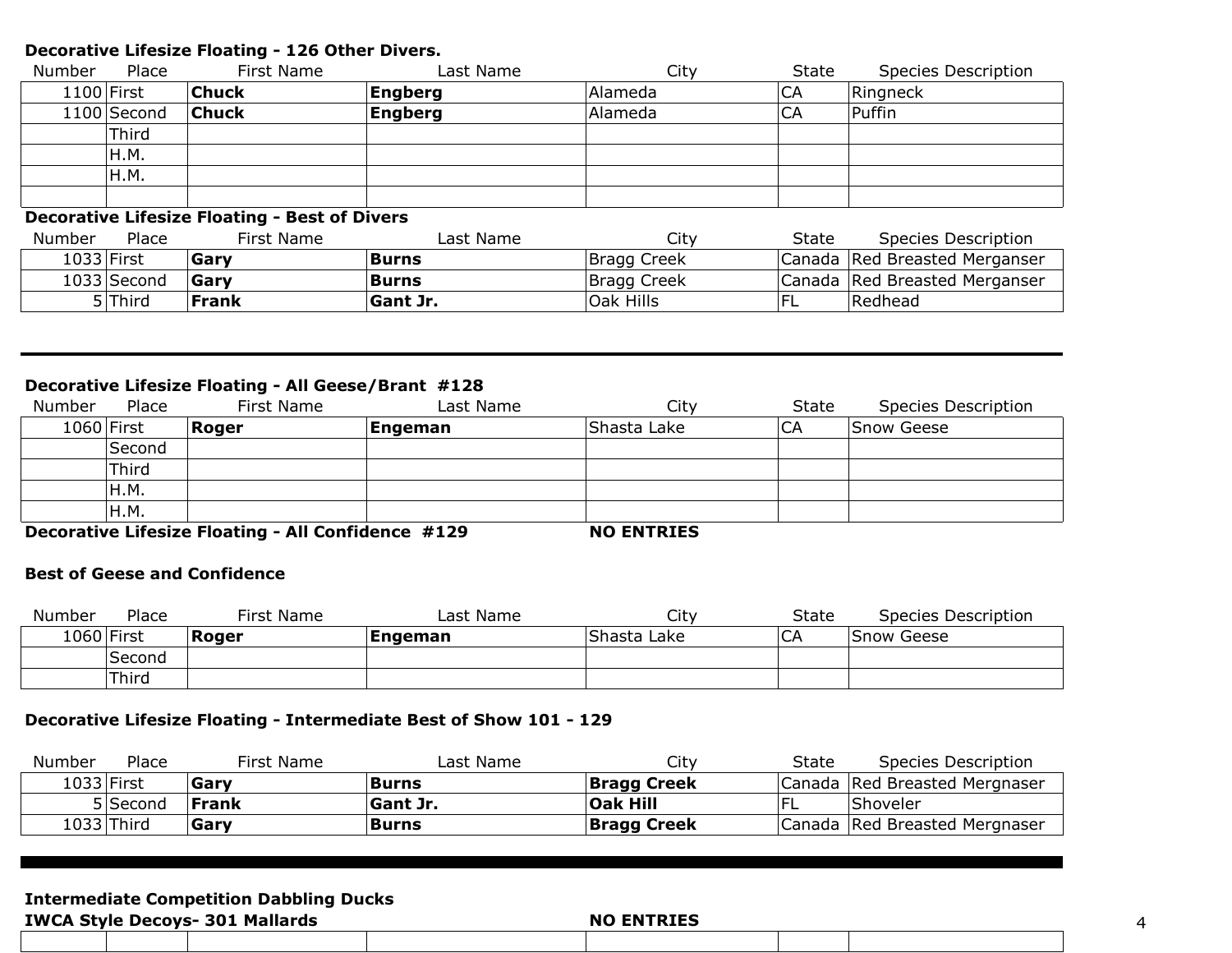| <b>IWCA Style Decoys- 302 Black Duck</b>      | <b>NO ENTRIES</b> |
|-----------------------------------------------|-------------------|
| <b>IWCA Style Decoys- 303 Pintail</b>         | <b>NO ENTRIES</b> |
| <b>IWCA Style Decoys- 304 Widgeon</b>         | <b>NO ENTRIES</b> |
| <b>IWCA Style Decoys- 305 Gadwall</b>         | <b>NO ENTRIES</b> |
| <b>IWCA Style Decoys- 306 Shoveler</b>        | <b>NO ENTRIES</b> |
| <b>IWCA Style Decoys- 307 Green Wing Teal</b> | <b>NO ENTRIES</b> |
| <b>IWCA Style Decoys- 308 Cinnamon Teal</b>   | <b>NO ENTRIES</b> |
| <b>IWCA Style Decoys- 309 Woodduck</b>        | <b>NO ENTRIES</b> |
| <b>IWCA Style Decoys - Best of Dabblers</b>   | <b>NO ENTRIES</b> |
| <b>IntermediateCompetition Diviing Ducks</b>  |                   |
| <b>IWCA Style Decoys- 313 Canvasbacks</b>     | <b>NO ENTRIES</b> |
| <b>IWCA Style Decoys- 314 Redheads</b>        | <b>NO ENTRIES</b> |

### **IWCA Style Decoys- 315 Scaup**

| Number | Place     | First Name                              | Last Name        | City              | <b>State</b> | <b>Species Description</b> |
|--------|-----------|-----------------------------------------|------------------|-------------------|--------------|----------------------------|
|        | $2$ First | Glenn                                   | <b>Alexander</b> | Miamisburg        | ΟH           | Scaup                      |
|        | Second    |                                         |                  |                   |              |                            |
|        | Third     |                                         |                  |                   |              |                            |
|        | H.M.      |                                         |                  |                   |              |                            |
|        | H.M.      |                                         |                  |                   |              |                            |
|        |           |                                         |                  |                   |              |                            |
|        |           | <b>IWCA Style Decoys- 316 Goldeneye</b> |                  | <b>NO ENTRIES</b> |              |                            |

**IWCA Style Decoys- 317 Bufflehead MO ENTRIES** 

**IWCA Style Decoys- 318 Ruddy Duck NO ENTRIES** 

**IWCA Style Decoys- 319 Merganzer NO ENTRIES** 

# **IWCA Style Decoys- 320 Harlequin**

| Number<br>Place   | First Name | ∟ast<br>Name | City           | <b>State</b> | Description<br>Species |  |
|-------------------|------------|--------------|----------------|--------------|------------------------|--|
| '033 First<br>⊥∪∪ | Gary       | <b>Burns</b> | Creek<br>Bragg | Canada       | 'Harleguin             |  |
| Second            |            |              |                |              |                        |  |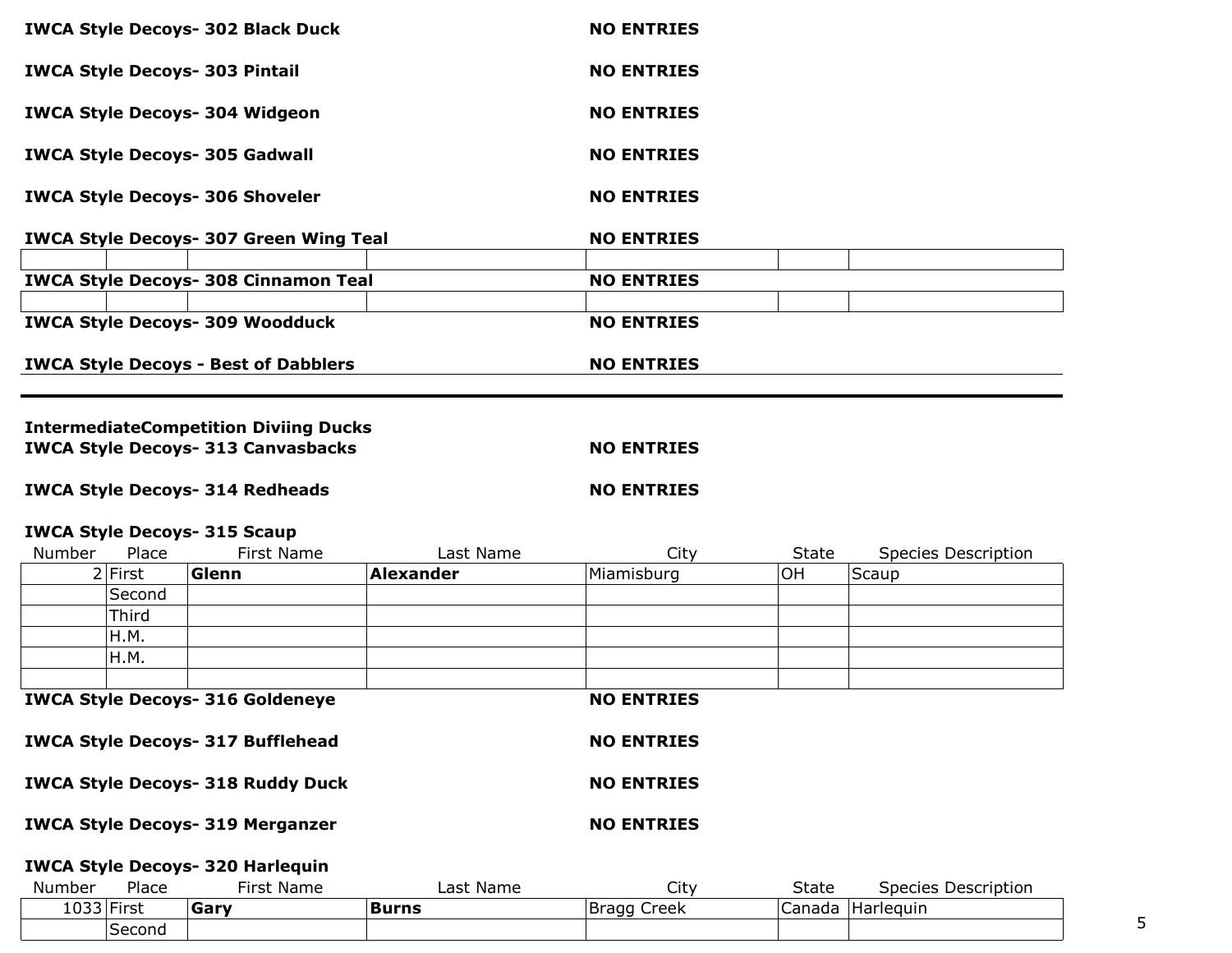| Third             |  |  |  |
|-------------------|--|--|--|
| .<br>'н.м.        |  |  |  |
| <sup>I</sup> H.M. |  |  |  |

#### **IWCA Style Decoys- 323 Eiders**

| Number       | Place  | First Name | Last Name    | City         | State | <b>Species Description</b> |
|--------------|--------|------------|--------------|--------------|-------|----------------------------|
| $1062$ First |        | Andy       | <b>White</b> | <b>Boise</b> | ID    | Stellar Eider              |
|              | Second |            |              |              |       |                            |
|              | Third  |            |              |              |       |                            |
|              | H.M.   |            |              |              |       |                            |
|              | IH.M.  |            |              |              |       |                            |
|              |        |            |              |              |       |                            |

**IWCA Style Decoys- 324 Scoters NO ENTRIES**

## **IWCA Style Decoys- 325 Long Tail Duck**

| Number     | Place  | First Name  | Last Name | City        | State | <b>Species Description</b> |
|------------|--------|-------------|-----------|-------------|-------|----------------------------|
| 1033 First |        | <b>Garv</b> | Burns     | Bragg Creek |       | Canada Long Tail Duck      |
|            | Second |             |           |             |       |                            |
|            | Third  |             |           |             |       |                            |
|            | H.M.   |             |           |             |       |                            |
|            | IH.M.  |             |           |             |       |                            |
|            |        |             |           |             |       |                            |

**IWCA Style Decoys - 326 Other Divers. NO ENTRIES** 

#### **IWCA Style Decoys Best of Divers**

| Number      | Place   | First Name | Last Name    | City         | State | Species Description |
|-------------|---------|------------|--------------|--------------|-------|---------------------|
| 1062 First  |         | Andv       | White        | <b>Boise</b> | ΙD    | Stellers Eider      |
| 1033 Second |         | Garv       | <b>Burns</b> | Bragg Creek  |       | Canada Harleguin    |
|             | ? Third | Glenn      | Alexander    | Miamisburg   | OH    | Lesser Scaup        |

**IWCA Style Decoys- 3- All Geese/Brant #328 NO ENTRIES**

**IWCA Style Decoys- All Confidence #329 NO ENTRIES**

**IWCA Style Decoys-Best of Geese and Confidence MO ENTRIES** 

#### **IWCA Style Decoys- Intermediate Best of Show**

| Number      | Place | First Name | Last Name    | City         | State  | Species Description |  |
|-------------|-------|------------|--------------|--------------|--------|---------------------|--|
| 1062 First  |       | Andy       | White        | <b>Boise</b> | ⊥ L    | Stellers Eider      |  |
| 1033 Second |       | Garv       | <b>Burns</b> | Bragg Creek  | Janada | Harleguin Drake     |  |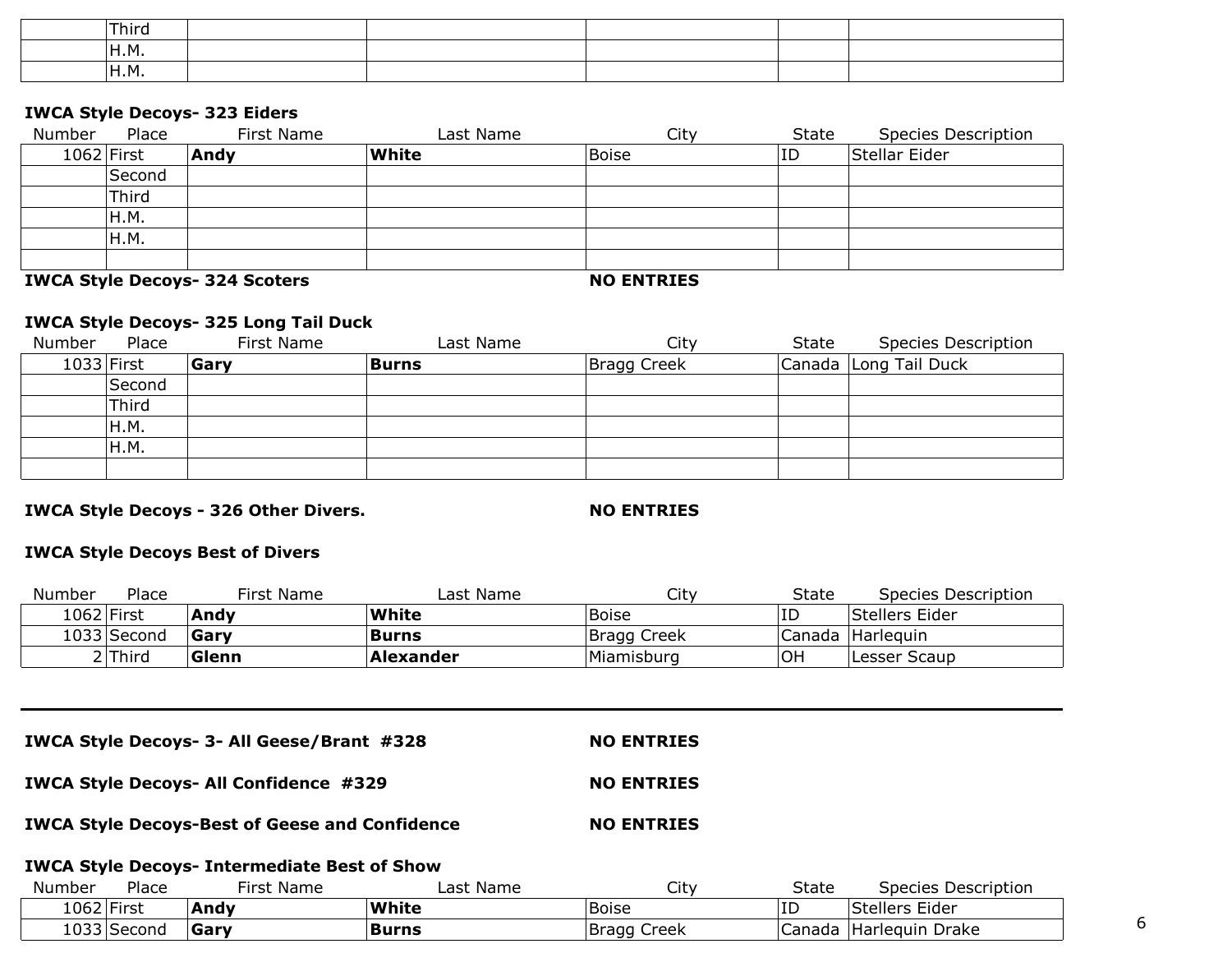|                                 | $2$ Third  | Glenn                                      | <b>Alexander</b> | Miamisburg    | OH    | Lesser Scaup               |
|---------------------------------|------------|--------------------------------------------|------------------|---------------|-------|----------------------------|
|                                 |            |                                            |                  |               |       |                            |
| <b>Intermediate Competition</b> |            |                                            |                  |               |       |                            |
|                                 |            | Decorative Lifesize Fish - Freshwater #450 |                  |               |       |                            |
| Number                          | Place      | First Name                                 | Last Name        | City          | State | <b>Species Description</b> |
|                                 | 1007 First | <b>Stanton</b>                             | <b>Nunes</b>     | Castro Valley | CA    | Perch                      |
|                                 | Second     |                                            |                  |               |       |                            |
|                                 | Third      |                                            |                  |               |       |                            |
|                                 | H.M.       |                                            |                  |               |       |                            |
|                                 | H.M.       |                                            |                  |               |       |                            |

#### **Intermediate Competition Decorative Lifesize Fish - Saltwater #4**

### **NO ENTRIES**

# **Intermediate Competition**

# **Decorative Lifesize Fish - Trout and Salmon #452**

| Number       | Place       | First Name | Last Name    | City                | State | <b>Species Description</b> |
|--------------|-------------|------------|--------------|---------------------|-------|----------------------------|
| $1016$ First |             | Tom        | <b>Oakes</b> | <b>Walnut Creek</b> | CA    | Cutthroat Rainbow          |
|              | 1006 Second | John       | Rieger       | San Diego           | CA    | Golden Trout               |
|              | Third       |            |              |                     |       |                            |
|              | H.M.        |            |              |                     |       |                            |
|              | IH.M.       |            |              |                     |       |                            |

#### **Intermediate Competition Decorative Lifesize Fish - Wall Mount #453 NO ENTRIES**

#### **IntermediateCompetition Decorative Lifesize Fish - BEST OF SHOW #450-453**

| Number | Place       | First Name     | Last Name    | City          | State | Species Description |
|--------|-------------|----------------|--------------|---------------|-------|---------------------|
|        | 1007 First  | <b>Stanton</b> | <b>Nunes</b> | Castro Valley | CA    | Perch               |
|        | 1016 Second | Tom            | <b>Oakes</b> | Walnut Creek  | CA    | Rainbow Trout       |
|        | 1006 Third  | John           | Rieger       | San Diego     | СA    | Trout               |

# **Intermediate Competition**

# **Decorative Lifesize Wildfowl - Waterfowl #501**

| Number      | Place        | First Name     | Last Name      | City       | State | <b>Species Description</b> |
|-------------|--------------|----------------|----------------|------------|-------|----------------------------|
|             | $1100$ First | <b>Chuck</b>   | <b>Engberg</b> | Alameda    | CA    | Bufflehead                 |
|             | 1018 Second  | <b>Bob</b>     | Mathews        | Fair Oaks  | CA    | Blue Wing Teal             |
|             | $1106$ Third | <b>Everett</b> | Rodriguez      | Salinas    | CA    | Merganser                  |
| 1106 H.M.   |              | Everett        | Rodriguez      | Salinas    | CA    | Bufflehead                 |
| $1064$ H.M. |              | W.A.           | <b>Helms</b>   | Menlo Park | СA    | <b>Wood Duck</b>           |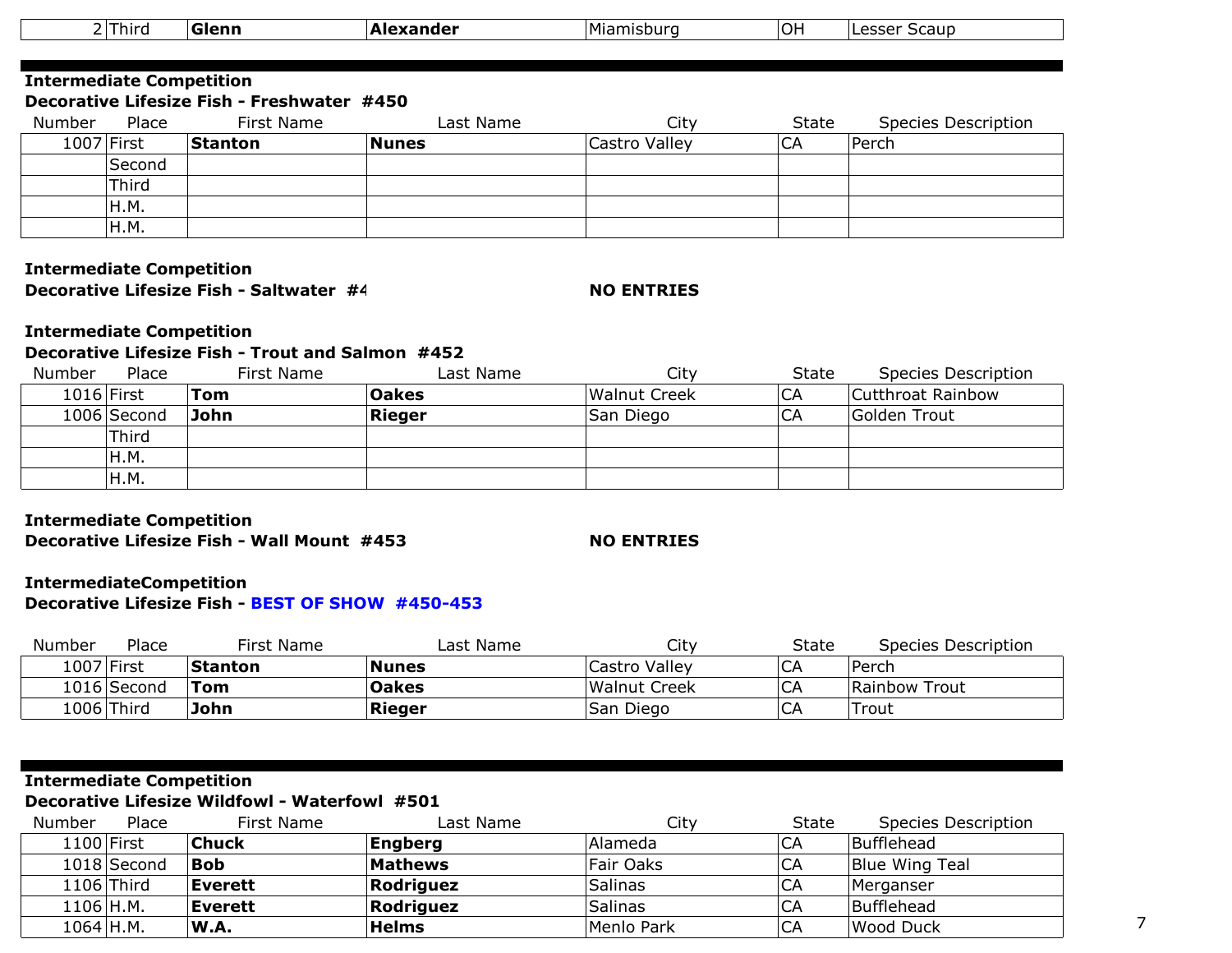## **Intermediate Competition**

# **Decorative Lifesize Wildfowl - Upland Game #502**

| Number     | Place       | First Name     | Last Name    | City                | <b>State</b> | Species Description |
|------------|-------------|----------------|--------------|---------------------|--------------|---------------------|
| 1016 First |             | Tom            | <b>Oakes</b> | <b>Walnut Creek</b> | СA           | <b>Ouail</b>        |
|            | 1106 Second | <b>Everett</b> | Rodriguez    | <b>Salinas</b>      | CA           | <b>Ouail</b>        |
|            | 'Third      |                |              |                     |              |                     |
|            | IH.M.       |                |              |                     |              |                     |
|            | IH.M.       |                |              |                     |              |                     |

## **Intermediate Competition**

## **Decorative Lifesize Wildfowl - Sea Birds #503**

| Number       | Place  | First Name | Last Name    | City       | State | <b>Species Description</b> |
|--------------|--------|------------|--------------|------------|-------|----------------------------|
| $1064$ First |        | W.A.       | <b>Helms</b> | Menlo Park | CA    | Puffin                     |
|              | Second |            |              |            |       |                            |
|              | Third  |            |              |            |       |                            |
|              | IH.M.  |            |              |            |       |                            |
|              | H.M.   |            |              |            |       |                            |

# **IntermediateCompetition**

## **Decorative Lifesize Wildfowl - Shorebirds / Waders #504**

| Number       | Place        | First Name | Last Name      | City           | State | <b>Species Description</b> |
|--------------|--------------|------------|----------------|----------------|-------|----------------------------|
| $1018$ First |              | 'Bob       | <b>Mathews</b> | Fair Oaks      | CA    | Plover                     |
|              | 1018 Second  | <b>Bob</b> | <b>Mathews</b> | Fair Oaks      | CA    | <b>Plover</b>              |
|              | $1106$ Third | Everett    | Rodriguez      | <b>Salinas</b> | .CA   | Lesser Yellow Legs         |
|              | H.M.         |            |                |                |       |                            |
|              | IH.M.        |            |                |                |       |                            |

#### **IntermediateCompetition**

### **Decorative Lifesize Wildfowl - Raptors #505**

| <b>Number</b> | Place       | First Name   | Last Name         | City        | State | Species Description |
|---------------|-------------|--------------|-------------------|-------------|-------|---------------------|
| 1033 First    |             | Garv         | Burns             | Bragg Creek |       | Canada Saw Whet Owl |
|               | 1032 Second | Ray          | <b>Viramontes</b> | IElk Grove  | CA    | <b>Saw Whet Owl</b> |
|               | 1018 Third  | <b>Bob</b>   | Mathews           | Fair Oaks   | СA    | <b>Saw Whet Owl</b> |
| 1100 H.M.     |             | <b>Chuck</b> | Engberg           | Alameda     | CA    | Kestrel             |
|               | H.M.        |              |                   |             |       |                     |

#### **IntermediateCompetition**

#### **Decorative Lifesize Wildfowl - Song Birds #506**

| Number | Place       | First Name | Last Name    | City        | State | Species Description    |
|--------|-------------|------------|--------------|-------------|-------|------------------------|
|        | 1033 First  | Garv       | <b>Burns</b> | Bragg Creek |       | Canada Cardinal Female |
|        | 1033 Second | Garv       | <b>Burns</b> | Bragg Creek |       | Canada Canyon Wren     |
|        | 1033 Third  | Gary       | <b>Burns</b> | Bragg Creek |       | Canada   Cardinal Male |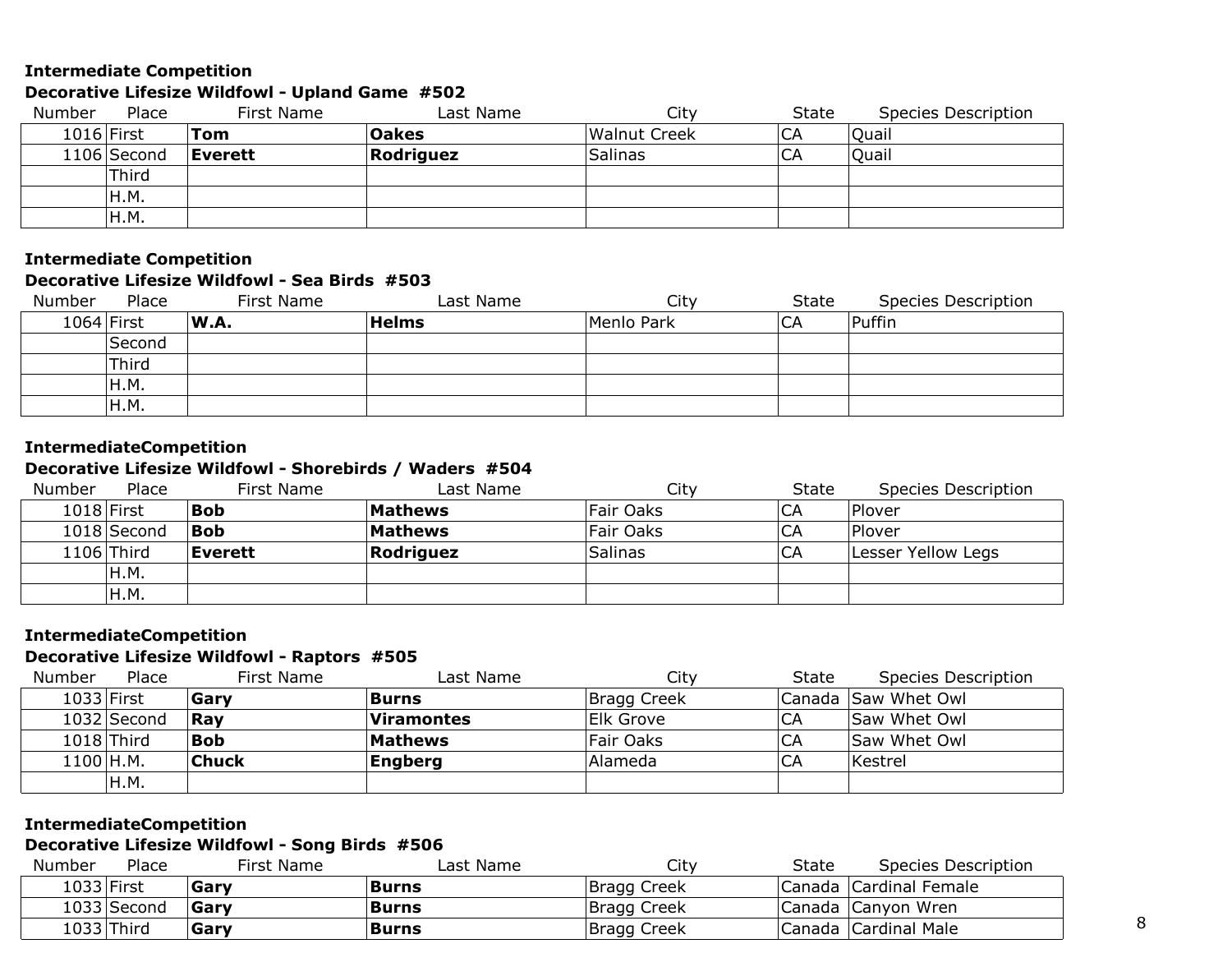| 1018 H.M. | Bob        | <b>Mathews</b>    | Fair Oaks        | $\sim$<br>ີ        | Nuthatch   |
|-----------|------------|-------------------|------------------|--------------------|------------|
| 1018 H.M. | <b>Bob</b> | <b>Mathews</b>    | Fair Oaks        | $\sim$ $\sim$<br>◡ | Woodpecker |
| 1032 H.M. | Ray        | <b>Viramontes</b> | <b>Elk Grove</b> | ∽                  | Fowhee     |

## **IntermediateCompetition Decorative Lifesize Wildfowl - BEST OF SHOW #501-506**

| Number | Place       | First Name | Last Name    | City        | State        | Species Description |
|--------|-------------|------------|--------------|-------------|--------------|---------------------|
|        | 1033 First  | Garv       | <b>Burns</b> | Bragg Creek |              | Canada   Cardinal   |
|        | 1033 Second | Garv       | <b>Burns</b> | Bragg Creek | Canada Wren  |                     |
|        | 1033 Third  | Garv       | <b>Burns</b> | Bragg Creek | Canada   Owl |                     |

## **IntermediateCompetition Decorative Miniature Wildfowl - Waterfowl #601**

| Number | Place         | First Name  | Last Name    | City        | <b>State</b> | Species Description     |
|--------|---------------|-------------|--------------|-------------|--------------|-------------------------|
|        | 1033 First    | Garv        | <b>Burns</b> | Bragg Creek |              | Canada Hooded Merganser |
|        | $1033$ Second | <b>Garv</b> | Burns        | Bragg Creek | Canada Loon  |                         |
|        | Third         |             |              |             |              |                         |
|        | IH.M.         |             |              |             |              |                         |
|        | H.M.          |             |              |             |              |                         |

#### **IntermediateCompetition**

| Decorative Miniature Wildfowl - Upland Game #602 | <b>NO ENTRIES</b> |
|--------------------------------------------------|-------------------|
| <b>IntermediateCompetition</b>                   |                   |

**Decorative Miniature Wildfowl - Sea Birds #603**

**NO ENTRIES**

**NO ENTRIES Decorative Miniature Wildfowl - Shorebirds / Waders #604 IntermediateCompetition**

## **IntermediateCompetition**

**Decorative Miniature Wildfowl - Raptors #605**

| Number | Place        | First Name   | Last Name      | City   | State | Species Description |
|--------|--------------|--------------|----------------|--------|-------|---------------------|
|        | $1100$ First | <b>Chuck</b> | <b>Engberg</b> | Almeda | CA    | Peregrine Falcon    |
|        | Second       |              |                |        |       |                     |
|        | Third        |              |                |        |       |                     |
|        | H.M.         |              |                |        |       |                     |
|        | IH.M.        |              |                |        |       |                     |

#### **IntermediateCompetition**